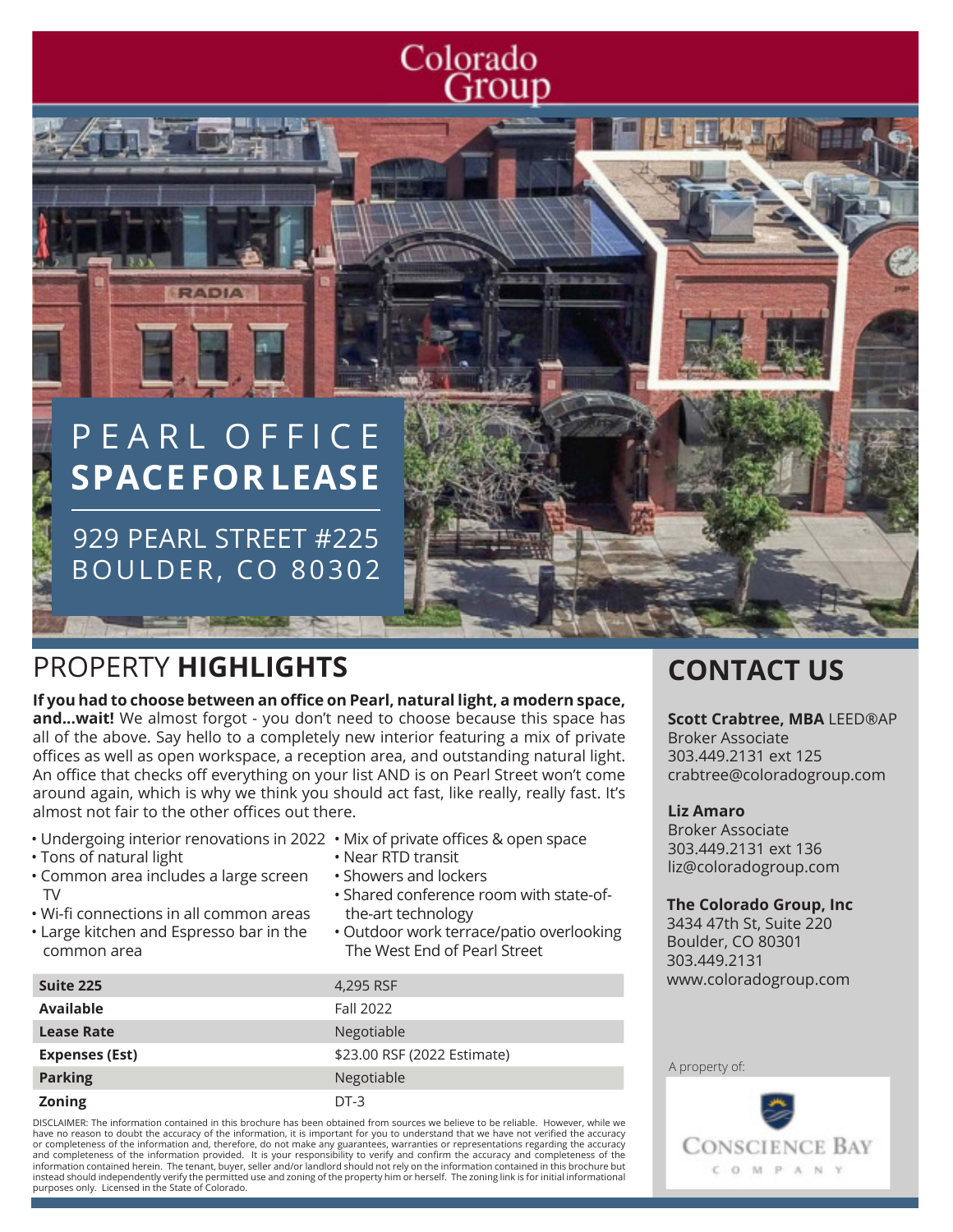# OFFICE SPACE FOR LEASE 929 PEARL STREET, BOULDER, CO 80302

# Colorado<br>Group

## COMMON AREA **PHOTOS**









**The Colorado Group, Inc. | 3434 47th St, Suite 220, Boulder, CO 80301 | 303-449-2131 | www.coloradogroup.com** \* For a complete disclaimer, please see page one of this brochure.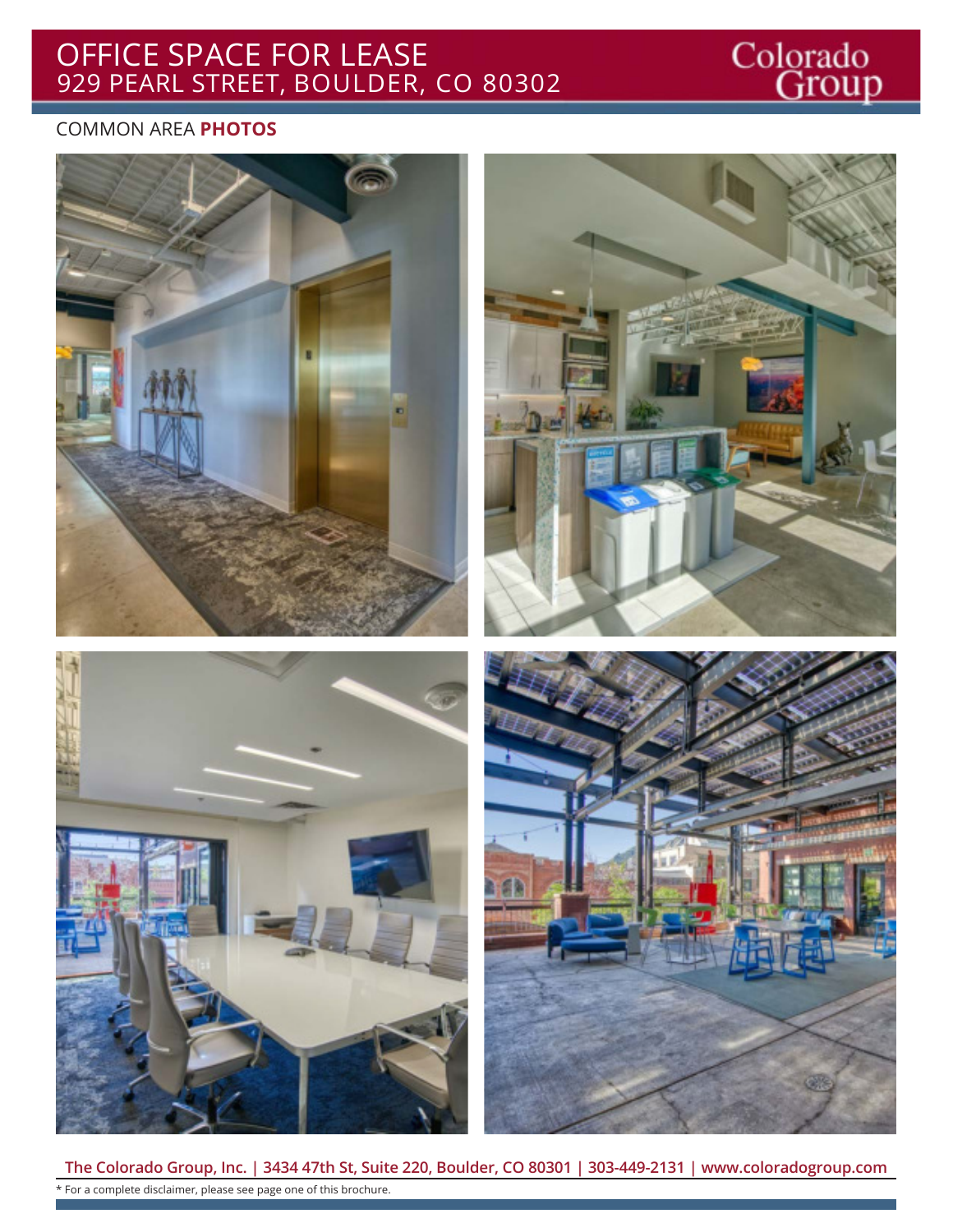

### PROPERTY **FLOOR PLAN**



**The Colorado Group, Inc. | 3434 47th St, Suite 220, Boulder, CO 80301 | 303-449-2131 | www.coloradogroup.com** \* For a complete disclaimer, please see page one of this brochure.